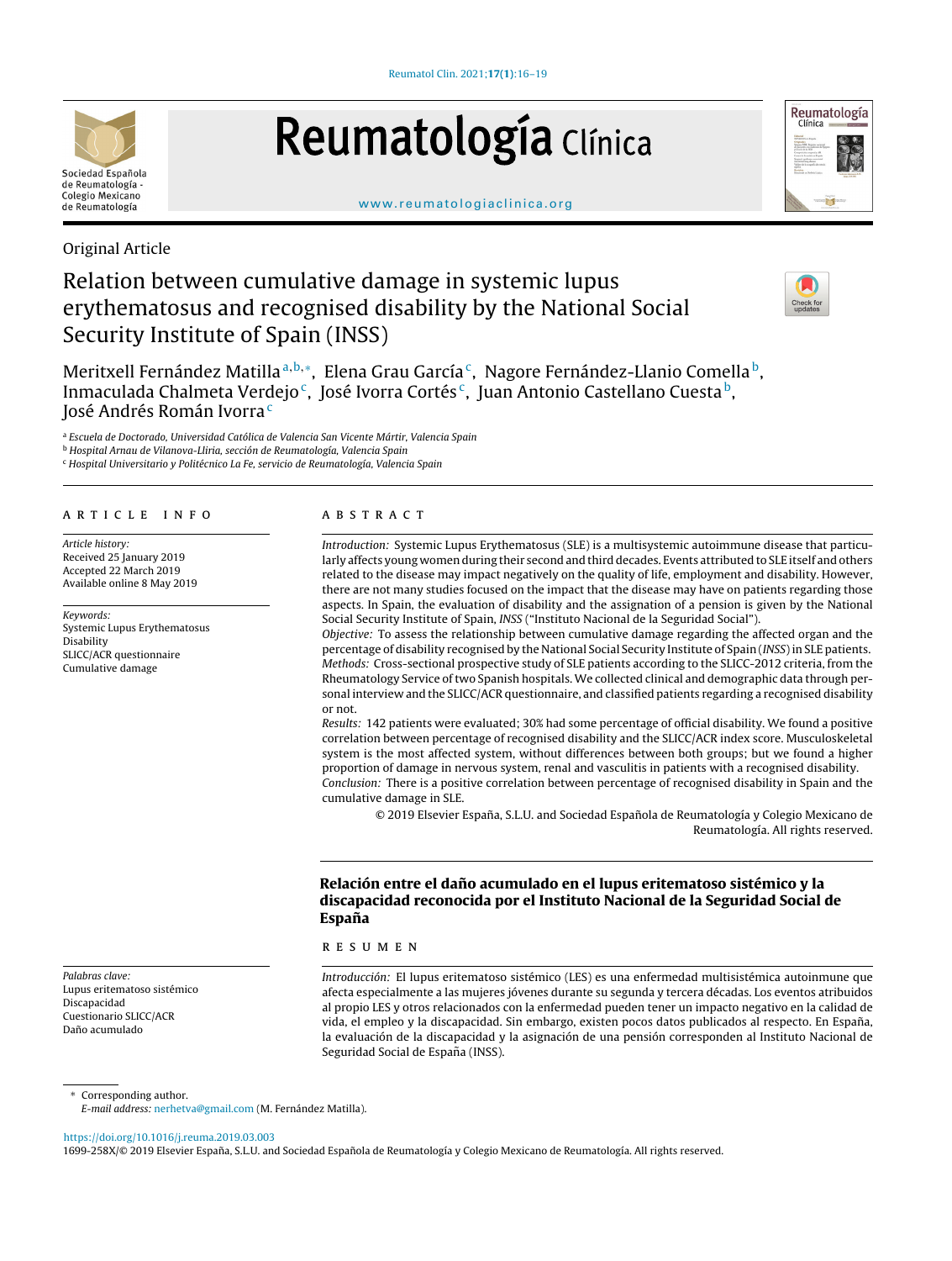Objetivo: Evaluar la relación entre el daño acumulado relacionado con el órgano afectado y el porcentaje de discapacidad reconocido por el INSS en pacientes con LES.

Métodos: Estudio prospectivo transversal de pacientes con LES según los criterios SLICC-2012, del servicio de reumatología de 2 hospitales de España. Recopilamos datos clínicos y demográficos mediante entrevista personal y el cuestionario SLICC/ACR, y clasificamos a los pacientes con respecto a una discapacidad reconocida o no.

Resultados: Se evaluaron 142 pacientes; el 30% tenía algún porcentaje de discapacidad oficial. Encontramos una correlación positiva entre el porcentaje de discapacidad reconocida y la puntuación del índice SLICC/ACR. El sistema musculoesquelético es el sistema más afectado, sin diferencias entre ambos grupos; pero encontramos una mayor proporción de daño en el sistema nervioso, renal y vasculitis en pacientes con una discapacidad reconocida.

Conclusión: Existe una correlación positiva entre el porcentaje de discapacidad reconocida en España y el daño acumulado en el LES.

© 2019 Elsevier Espana, ˜ S.L.U.

y Sociedad Española de Reumatología y Colegio Mexicano de Reumatología. Todos los derechos reservados.

#### Introduction

Systemic Lupus Erythematosus (SLE) is a multisystemic autoimmune disease that particularly affects young women during their second and third decades. In Spain, according to the  $EPISER<sup>1</sup>$  $EPISER<sup>1</sup>$  $EPISER<sup>1</sup>$ population study (Estudio de Prevalencia e Impacto de las enfermedades reumáticas en la población adulta española, de la Sociedad Española de Reumatología), SLE prevalence is estimated at 9 per 10,000 inhabitants, although in Europe it is estimated at around 50 cases per 100,000 inhabitants.<sup>[2](#page-3-0)</sup> According to Spanish national registries, between 5 and 10 new cases per 100,000 people are detected each year. $3,4$ 

Events attributed to SLE itself and others related to the disease may impact negatively on the quality of life, employment and disability of those affected. However, there are not many studies focused on the impact that the disease may have on patients regarding those aspects. For example, in 2013 a Slovakian cohort showed that 63% of SLE patients were registered disabled and receiving some kind of pension,<sup>5</sup> [w](#page-3-0)hereas in 2018 a Finnish cohort revealed that 6% of SLE workers needed a work disability authori-sation in a 5 year follow-up study.<sup>[6](#page-3-0)</sup>

The latest report on disability data in Spain, the "Olivenza Report" (El Informe Olivenza), edited by the State Disability Observatory and promoted by the Ministry of Health, Social Services and Equality, was published in 2017. This report states that in Spain there are 1,774,800 people with recognised disabilities between the ages of 16 and 64, representing 5.9% of the active age population. Focusing on our region, it shows that 3.2% of the general population have a recognised disability, representing 6% of the total country.<sup>[7](#page-3-0)</sup> The assessment of this situation is regulated by Royal Decree (RD) 1971/1999, of December 23, on the procedure for the recognition, declaration and qualification of the degree of disability.<sup>[8](#page-3-0)</sup> It gives the responsibility for the determination of the degree of disability to technical teams called Assessment and Guidance Teams (in Spanish Equipos de Valoración y Orientación: EVO) which are formed by, at least, one doctor, one psychologist and one social worker. They issue a proposed opinion that must necessarily contain the diagnosis, type and degree of the disability and, where appropriate, the scale scores to determine the need for help from another person and the existence of mobility difficulties to use public transport. The 33% of disability that gives the right to the recognition of the condition of a "person with disability".<sup>[9](#page-3-0)</sup>

Finally, the evaluation and certification of disability and the assignation of a pension, if applicable, is given by the National Social Security Institute of Spain, INSS (Instituto Nacional de la Seguridad Social). This certificate is the administrative recognition of disability and its purpose is to compensate for the social disadvantages that disability implies by providing access to rights and benefits of different types, with a view to providing equal opportunities. The rating of the degree of disability relates to unified technical criteria, set by the scales described in Annex I of the aforementioned Royal Decree, and will be subject to assessment of both the disabilities presented by the person, and, where appropriate, the relative social factors, among others, to their family environment and employment, educational and cultural situation, which hinder their social integration. The degree of disability will be expressed as a percentage, through the application of the scales indicated in Section (A) of the aforementioned annex. $9$  We therefore attempted to assess the relationship between cumulative damage regarding the affected organ and the percentage of disability recognised by the INSS in SLE patients in two Spanish hospitals of this region. In addition, we describe the employment profile between SLE patients in our cohort. It is to be noted that this is a post hoc study, not being the main objective of our initial study.

#### Methods

We performed a cross-sectional prospective study of SLE patients according to the 2012 Systemic Lupus International Collaborating Clinics (SLICC-2012) criteria,<sup>[10](#page-3-0)</sup> from the Rheumatology Service of two Spanish hospitals. We collected clinical and demographic data through personal interview and the SLICC/ACR questionnaire, and used a tailor-made survey to classify patients regarding a recognised disability or not, as well as their actual job.

#### Study participants

Between 2014 and 2015, we recruited 142 patients who met the SLICC-2012 criteria for the classification of SLE, and 34 healthy subjects. Patients were monitored at the Rheumatology Department two Spanish hospitals. All subjects underwent a complete medical examination upon enrollment, and cumulative clinical manifestations were reflected as defined in the RELESSER study<sup>[11](#page-3-0)</sup> (REgistro de Lupus Eritematoso Sistémico de la Sociedad Española de Reumatología). Our study was carried out according to the Declaration of Helsinki. A written informed consent was obtained from both patients and healthy subjects. The study had previously been approved by the Biomedical Research Ethics Committee of the hospital. The data was stored in an electronic and secure database. However, we only had registered data for employability in 130 patients, and for official pensions in 140 patients.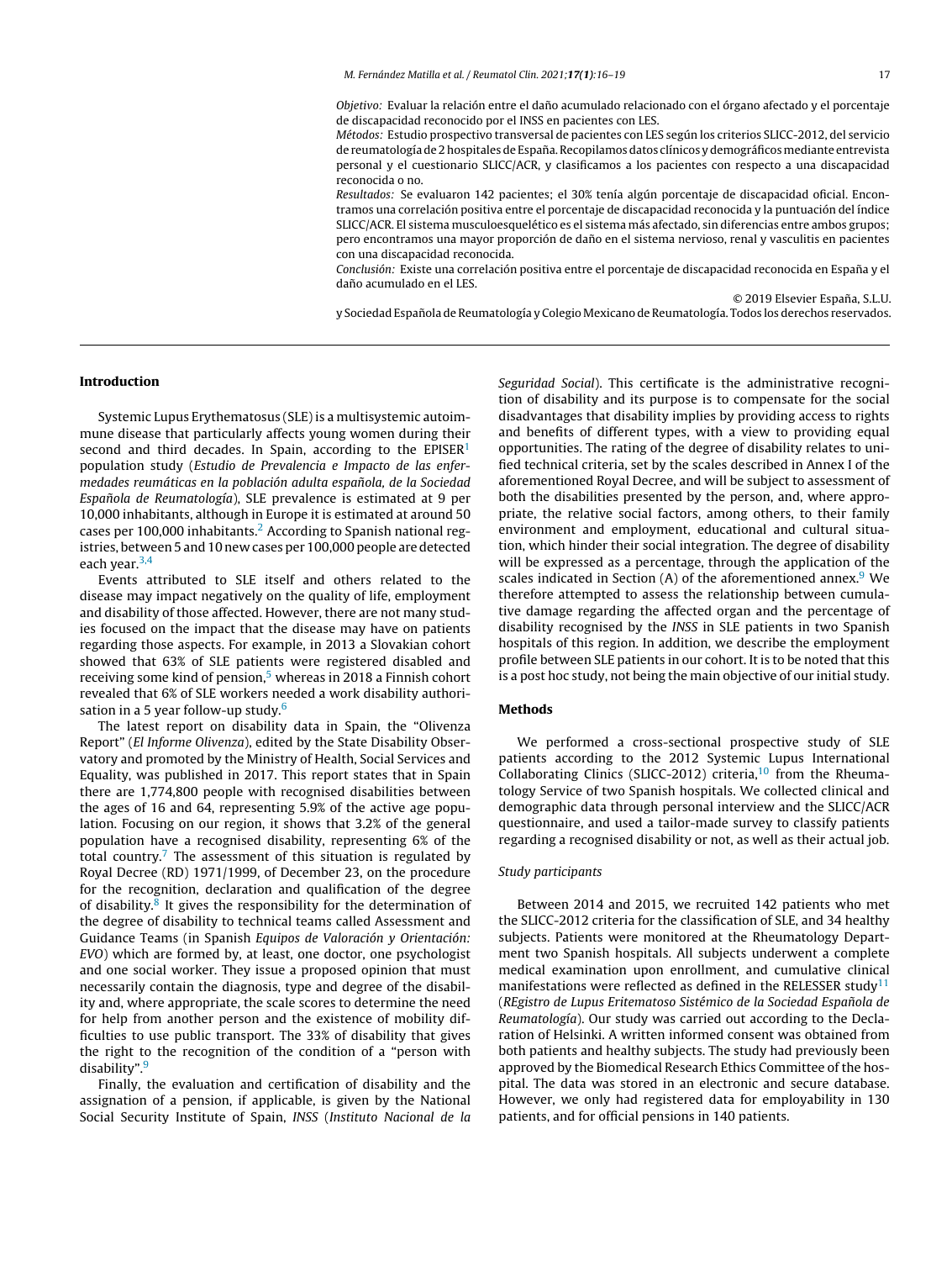#### Clinical features

We arranged one additional visit to assess the study. Each patient underwent a clinical and analytical evaluation, as well as a review of their clinical history focused mainly on SLE and related pathologies.

Regarding SLE, data was collected through personal interviews with the patients and from their clinical history, particularly focusing on the debut date and initial manifestations, previous and current treatments and general state of the disease according to the patient using a visual analog scale (VAS), where 0 meant "very good" and 10 "very bad".

#### Questionnaires

To assess chronic impairment in patients, the SLICC/ACR (Systemic Lupus International Collaborating Clinics/American College of Rheumatology) index was employed. It is used to measure the accumulated damage in SLE, defined as irreversible change, but not related to active inflammation, occurring from the diagnosis of the disease, confirmed by clinical evaluation and present for  $\geq$ 6 months unless otherwise indicated.[12](#page-3-0)

For the disability percentage, we used a tailor-made survey designed for this purpose. We asked subjects (both patients and healthy control subjects) if they had any official degree of disability, the options being 'yes' or 'no'. If an affirmative response was given, the percentage was asked. Regarding work profiles, we asked patients some simple questions to gather information about employment/unemployment, retirement and if they were receiving any pension.

#### Statistical analysis

As this is an observational and descriptive substudy, it only reflects the prevalence of disability and employability in our group of patients, allowing us to estimate this fact. Likewise, we analysed by organs or systems affected, and tried to find any association with the official given disability.

#### Results

#### Demographic characteristics

In our group of 142 patients, which had a clear majority of female participants (94.4%), the average age at SLE diagnosis was 33.29 (13.53) years, and the mean age at the time of visit was 49.13 (12.84) years, with a mean of 15.83 (10.56) years of disease duration. Regarding race, 94% of the patients were Caucasian, 5% were Hispanic and <1% were Indian. Patients were receiving medication as follows: 55% hydroxychloroquine, 53.52% corticosteroids, 18.3% azathioprine, 18.3% methotrexate, 7.75% mycophenolate mofetil, 6.35% biological agents and 0.7% cyclophosphamide. In addition, 40.85% were on aspirin and 10.56% on anticoagulants.

#### Clinical features

In our series, 30% of SLE patients had some percentage of official disability; however, none of the healthy control subjects had an official disability recognised by the INSS. Regarding cumulative damage, the mean SLICC/ACR was  $1.06 \pm 1.42$ , and 57% of our patients ticked 4 or less on the VAS scale.

In order to synthesise results, we first classified patients depending on SLE duration: less than 1 year, between 1 and 5 years, between 5 and 10 years, between 10 and 20 years and more than 20 years. Results of the SLICC/ACR questionnaire, VAS scale and official disability are shown in Table 1.

#### Table 1

Cumulative damage regarding SLICC/ACR and SLE evolution. Relation to VAS scale and official disability.

| SLE duration  | N  | SLICC/ACR |          | VAS  |                | Disability INSS<br>$N(\mathcal{X})$ |
|---------------|----|-----------|----------|------|----------------|-------------------------------------|
|               |    | Mean      | Median   | Mean | Median         |                                     |
| $<$ 1 year    | 12 | 0.25      | $\Omega$ | 3.58 | 3.5            | 1(8%)                               |
| $1-5$ years   | 18 |           | 0        | 4    | $\overline{4}$ | 2(11%)                              |
| $5-10$ years  | 17 | 0.76      | $\Omega$ | 3.76 | 3              | 2(12%)                              |
| $10-20$ years | 43 |           |          | 3.15 | 3              | 13 (30%)                            |
| >20 years     | 52 | 1.69      |          | 3.36 | 2.5            | 24 (46%)                            |

#### Table 2

SLE patients description regarding SLICC/ACR index and disability.

|                               | Without disability | With disability |  |
|-------------------------------|--------------------|-----------------|--|
| N                             | 98.00              | 42.00           |  |
| Disability (%)                | $\Omega$           | $53.14 + 23.7$  |  |
| <b>SLICC</b>                  | $0.75 + 0.98$      | $1.8 + 1.10$    |  |
| Age at SLE diagnosis          | $34.6 \pm 14.8$    | $30.7 + 10.4$   |  |
| SLE evolution (years)         | $13.9 \pm 10.7$    | $20.7 \pm 8.10$ |  |
| Nervous system damage (%)     | 12.24              | 28.57           |  |
| Musculoskeletal damage (%)    | 88.78              | 90.48           |  |
| Mucocutaneus damage (%)       | 72.45              | 76.19           |  |
| Serositis (%)                 | 7.14               | 14.29           |  |
| Cardiovascular damage (%)     | 13.27              | 19.05           |  |
| Cytopenia (%)                 | 42.86              | 47.62           |  |
| Renal damage (%)              | 13.27              | 19.05           |  |
| Raynaud's phenomenon (%)      | 29.59              | 47.62           |  |
| Antiphospholipid syndrome (%) | 7.14               | 11.90           |  |
| Sjögren syndrome (%)          | 16.33              | 23.81           |  |
| Vasculitis (%)                | 1.02               | 4.76            |  |

#### Table 3

Work profile in SLE patients regarding disability.

|            |    | <b>YES</b> | N <sub>O</sub> |       |
|------------|----|------------|----------------|-------|
|            | N  | %          | N              | %     |
| Ν          | 39 | 30         | 91             | 70    |
| Employed   | 19 | 48.7       | 69             | 75.83 |
| Unemployed | 3  | 7.69       |                | 4.4   |
| Retired    | 5  | 12.82      | 18             | 19.8  |
| Pensioner  | 12 | 30.77      | O              | 0     |

Finally, we analysed a possible association between cumulative damage according to the affected organ and official disability, classifying patients depending on whether they had an official disability or not. We found a positive correlation between the percentage of recognised disability and the SLICC/ACR index score. The musculoskeletal system is the most affected in general, without differences between either groups. However, we found a greater involvement of the nervous system, serous, renal and vasculitis in patients with disabilities. The clinical characteristics of each group regarding SLICC/ACR results are summarised in Table 2. In addition, the longer the SLE evolution, the greater the proportion of patients with a recognised disability, and the greater its degree, albeit varying from 33% to 100%.

Concerning the work profile, we had data from just 130 patients; in this order, we used the previous classification depending on whether they had a disability or not, and took note of their laboural state. Results are reflected in Table 3. Among those who were employed, professions were very varied, without there being any correlation.

#### Discussion

The patient profile in our series is that of a young woman, who debuted with SLE at around 30 years of age, and who at the time of the visit has an average age of 50 years, with 15 years of disease